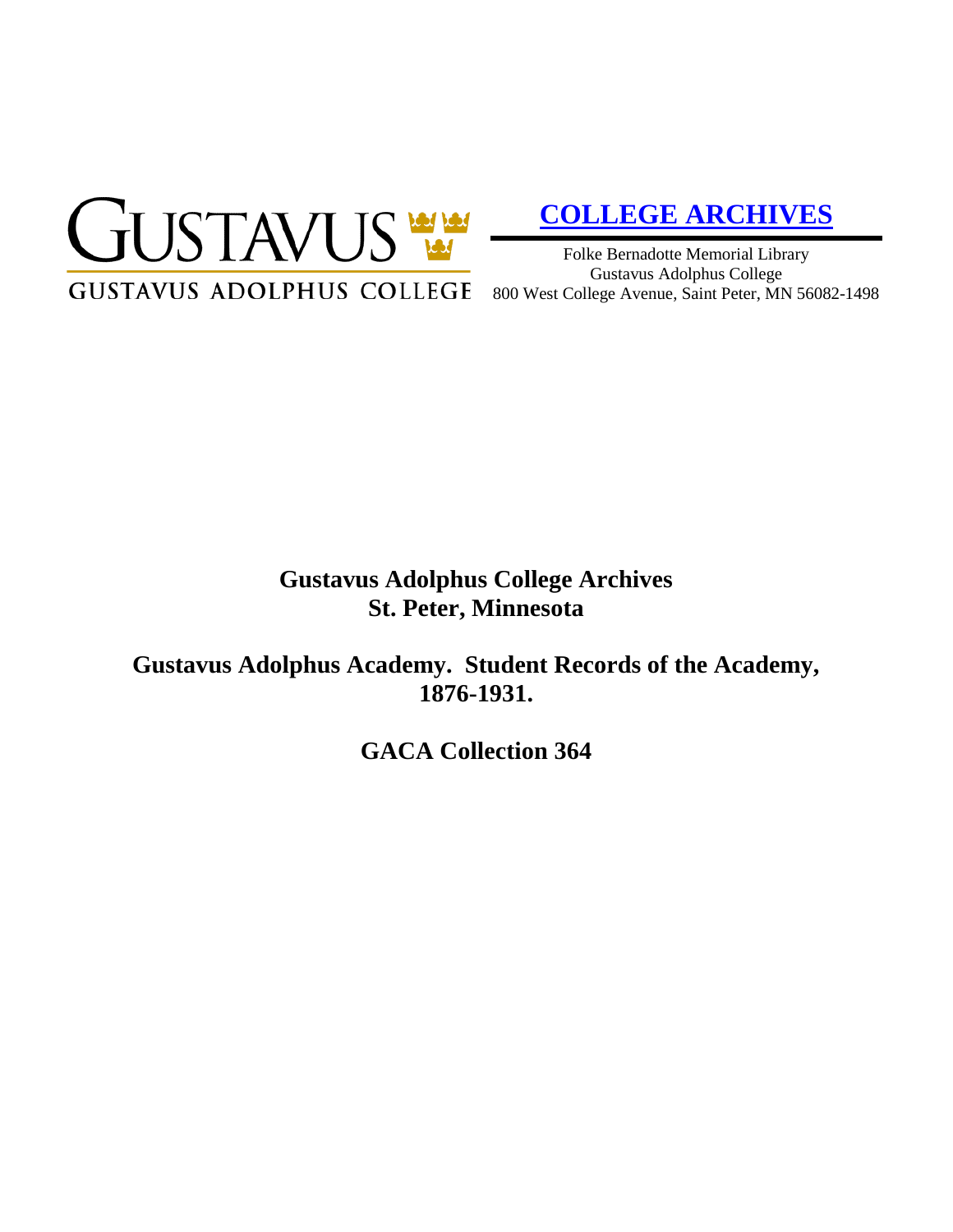#### **Gustavus Adolphus Academy. Student Records of the Academy, 1876-1931. GACA Collection 364. 1 oversize Hollinger and 1 flat box.**

#### **ABSTRACT:**

The Gustavus Adolphus Academy collection contains student records from the school. Index cards, ledger sheets, and record books contain student names along with grades for the classes they were enrolled in. Also included are records from lessons, recitations, and enrollment slips. The Academy existed on the campus of Gustavus Adolphus College from 1877-1930.

#### **ORGANIZATION NOTE:**

Gustavus Adolphus College was founded as St. Ansgar's Academy in 1862. Even after changing its name to a college, it still functioned solely as an academy until 1883 when the Collegiate Department began. The Academic and Collegiate Departments existed together, along with the School of Commerce and the Conservatory of Music. The Academy was designed to prepare students for proper college classes or to become teachers. Many students attended Gustavus Adolphus College after graduating from the Gustavus Adolphus Academy.

The Academy originally offered three courses of study; the Prepatory Course was 3 years of classes; the High School Course was 3 years; and the Normal Course was 1 year added to the end of the High School Course. The courses were designed to give students the same education as attending a public high school, with a little extra work in Swedish and Christianity. Over time, the different types of classes offered included Christianity, English, Mathematics, Expression, Themes, Swedish, Latin, History, Physiography, Domestic Art, German, Zoology, Mechanical Drawing, Physics, Book Keepings, Typewriting, and Music.

The Gustavus Adolphus Academy closed at the end of the 1929-30 academic year due to decreased enrollment.

#### **RESTRICTIONS:**

There are **some** restrictions on the use of this collection for research purposes. The researcher assumes full responsibility for observing all copyright, property, and libel laws as they apply.

Researchers must use collection in accordance with the policies of the College Archives, the Folke Bernadotte Memorial Library, and Gustavus Adolphus College.

#### **COLLECTION CITATION:**

Gustavus Adolphus Academy. Student Records of the Academy, 1876-1931. GACA Collection 364. Gustavus Adolphus College Archives, St. Peter, Minnesota.

#### **PROCESSED BY:**

Adrianna Darden processed this collection and developed the finding aid during September 2014.

#### **RELATED COLLECTIONS IN THE ARCHIVES:**

Gustavus Adolphus College, Office of the Registrar unprocessed collection.